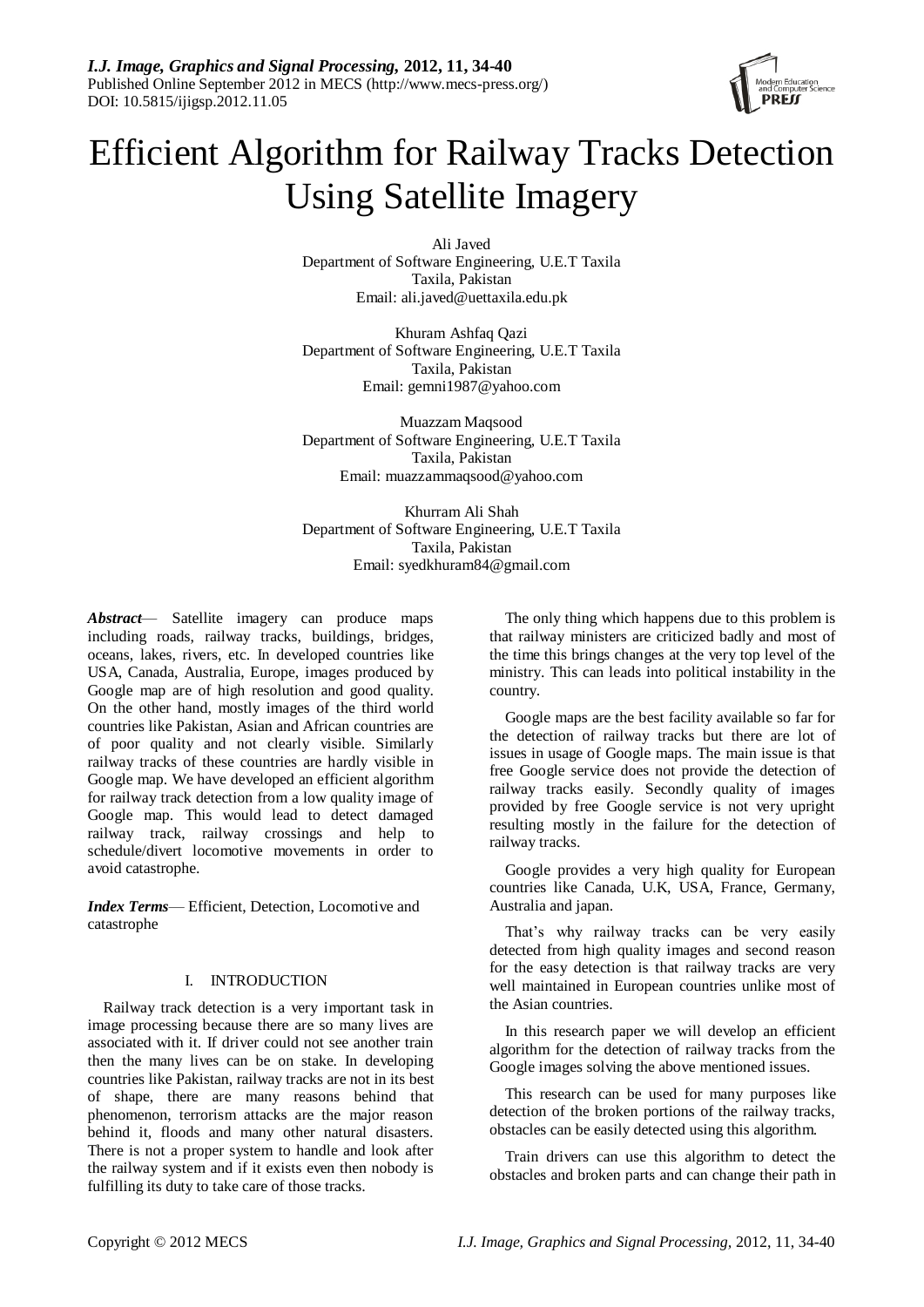advance. This research can also be extended in academic, scientific and educational purposes [1].

Digital image processing basically depends on some core steps like acquisition, pre-processing, object detection and then the most important part which is object recognition.[1] Mat Lab is used for the development tool. This simulation gives some extraordinary results for the detection and recognition of railway tracks.

This research paper is divided into seven portions,  $1<sup>st</sup>$ portion covers the introductory portion, second portion covers the literature review related to this research. Third portion explains the methodology used in this kind of systems and fourth portion covers the related work in this field.

Portion five covers the system architecture while  $6<sup>th</sup>$ portion explains the proposed system and the results of this research. Portion seven conclude this research followed by references.

# II. LITERATURE REVIEW

The purpose of image enhancement lies in improving the human perception of information stored in the images. This results in providing a quality image as an input to other image processing methods. [2]

Getting an original information signal from a degraded image comes under the process of image restoration.[1] The basic aim of image restoration is to convert a degraded image into defects free image. Degradation is caused by a number of reasons including noise, blurred motion and poor lens focusing.

Segmentation is the process of dividing an image into separate regions or sub groups. The purpose of segmentation is to represent an image using meaningful information that should be simple and can be analyzed easily. Image Segmentation algorithms in image processing make use of two important characteristics of intensity values; these are discontinuity and similarity. [5]

Recognition refers to assigning labels to objects on the basis of defined descriptors. Pattern recognition through machine is a process that uses methods for allocating pattern to their relevant classes and this requires very little human effort.

# III. METHODOLOGY

Some of the classical methods used for object detection and recognition are explained below.

#### *A. SVM (Support Vector Machine)*

This method analyzes different kind of data and then recognizes different patterns, these results further used to classify data and for the analysis purposes. A set of data is the input of the SVM and then this system predicts the results for each input data [2].

For the training purposes input is marked as belonging to one or two categories, SVM algorithm classify those input into one or the other category. This makes it less efficient due to time consumption in the training purposes [5].

# *B. HAAR Transform*

HAAR transform is referred for color and gray level images. Haar wavelets and shifts are used. This is more or less like Fourier transform [9].

# *C. SIFT (Scale Invariant Feature Transform)*

SIFT is an algorithm used for detection of objects based on several factors including coordinates, dimensions, intensity and scaling etc. This transform specifies some of the local features in a given image. [10]

Some of the applications of SIFT includes recognition of objects, mapping of robotics, stitched images, 3D Modeling, gesture recognition, Video tracking and frame matching [11]

### *D. HOUGH Transform*

Hough Transform is a methodology used for extracting features which further helps in road tracking, line detection of fixed patterns etc. The aim of the method is to find out the faulty instances within a particular class of shapes and sizes. This finding procedure is based on a voting scheme. Voting is based on certain parameters which help in obtaining candidates for voting as local maxima.[17] These object candidates are obtained in an accumulator space that is developed by the algorithm of Hough Transform.[14]

Hough transform is basically used to detect lines and in our proposed system this property of Hough transform is used to detect the railway tracks.

# *E. Hit Miss Transform*

HIT MISS transform is basically used in detection of objects on a small scale. It helps in pointing out the positions where patterns have occurred in the given image. The hit-or-miss transform also helps in identifying the terminal points of a line, so that we can easily remove false branches from both ends. [12]

#### IV. RELATED WORK

Fatih Kaleli and Yusuf Sinan Akgul [14] used Dynamic programming in railroad environments to track space in front of the train and tracks are extracted using specially designed tracking algorithms. [17] Dynamic programming in this context computes the finest path requiring minimum cost in extracting the tracks. The projected algorithm extracts the rails in both left and right directions simultaneously using dynamic programming [14]. A camera was located in front of a train for extraction.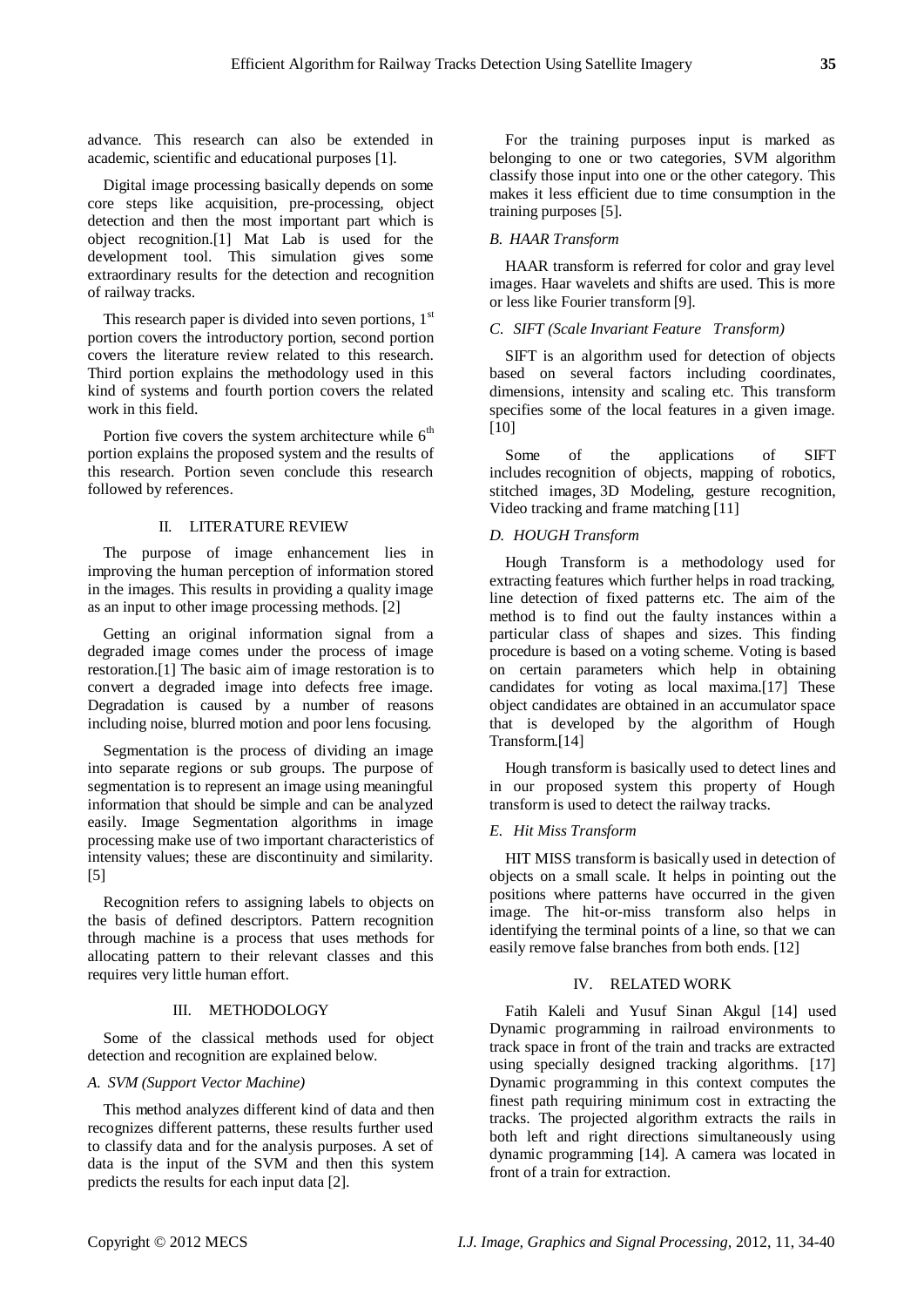Ross, R. [13] worked on Track selective localization which involves usage of a mono focal video camera which helps in improving the quality of localization. Algorithm uses recursive estimation for the camera pictures. [13] The results of estimation are used for turnout detection. As compared to GPS/INS bends and turnouts can be detected earlier. In this method, recursive estimation is used for locating tracks in the images and to calculate the geometry of the tracks.[16]

Zu Whan Kim [17] for detecting moving objects through a moving camera an efficient algorithm is proposed. The detection of moving object is accomplished through the following two criteria.

- Estimation of the camera's ego motion
- Detecting those aspects which have inconsistent motion compared with the motion of camera

#### V. SYSTEM ARCHITECTURE

The first phase in visioning system is the image acquisition. After acquiring image, it can be processed through various image processing methods for performing different tasks required for vision systems. However, the required tasks may not be achieved if the obtained image is not a satisfactory one. The Architecture of the system is discussed below.

System Architecture is shown in Figure 3. The most important step is image acquisition of required tracks. We obtain images from the Google maps and then all the processing is done on this image.

Figure 1 shows the noisy Image of railway track. When we processed that image the required informative portion vanished. Figure 2 shows the blur image of railway track. Same results achieved when we applied our algorithm to this image.



Figure 1 Noisy Train Track Image



Figure 2 Blur Train Image

Due to this reason, Google Maps Images of railway tracks from the third world countries are used. The Designed System consists of 7 major steps as show in the Figure 3. The First step is image acquisition. Image is obtained from the Google Map source.

The obtained image is enhanced in the preprocessing phase. In the Preprocessing phase, the input image is undergoes Noise Removal Phase. The Noise Removed image is sharpened.

The resultant sharpened image is converted from color image to gray level image for further processing.



Figure 3 System Architecture

The C2G converted image is processed for edge detection. Different edge detection algorithms are tested like Canny Edge detection, Robert Cross and Log Transform. The edge detected image is further processed for railway track detection which is our main motto. Morphological analysis is applied to image. In Morphological Analysis we applied erosion and dilation.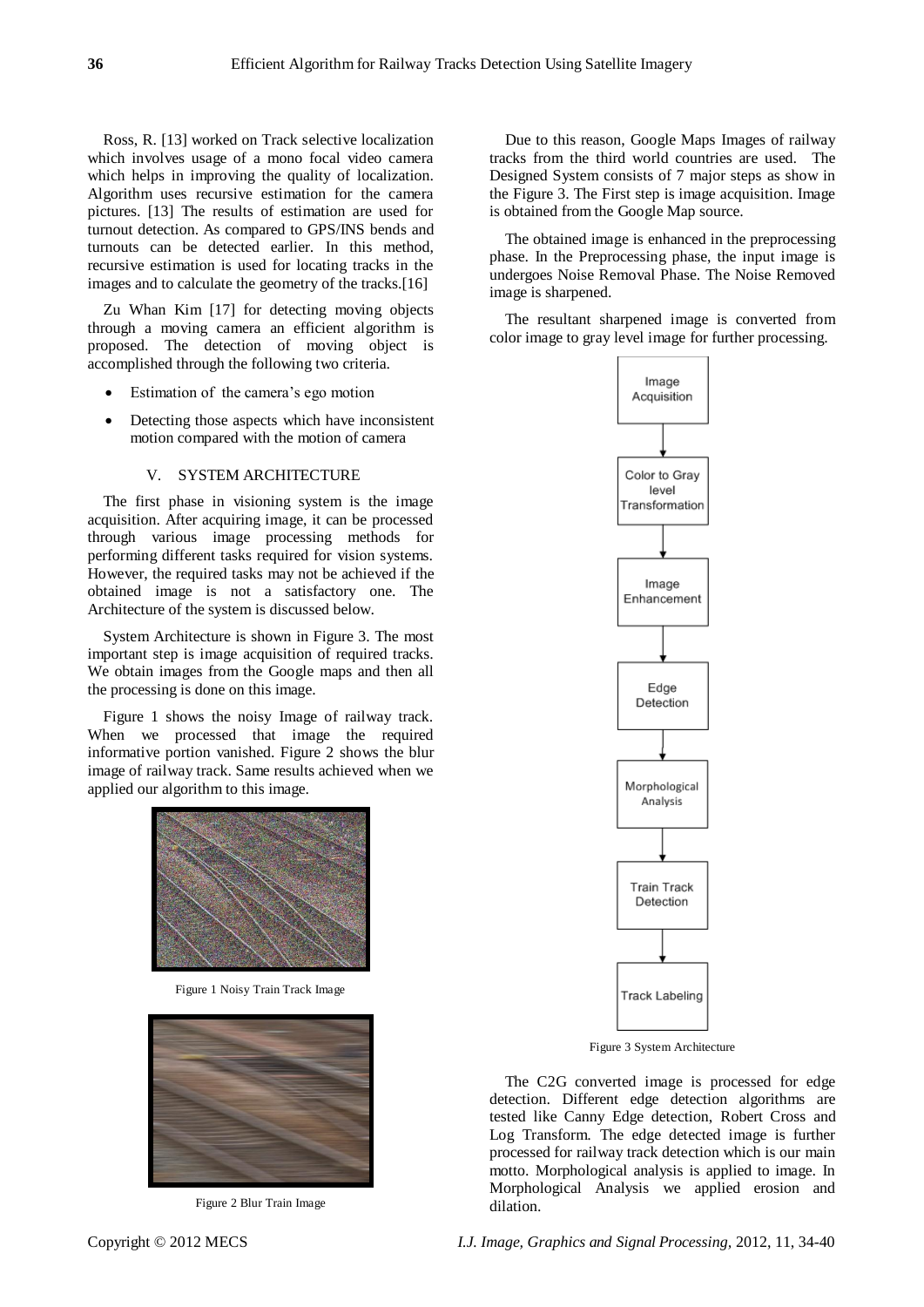After Morphological Analysis, the railway track is detected. The detected track is marked and labeled.

# VI. PROPOSED METHODOLOGY

The images of the railway tracks captured from the Google Maps are of not good quality. We have to detect the train track from the images that are gathered from Google Maps. The methodology used is basically based on our proposed algorithm. The image obtained from the Google Maps is shown as in figure 4.



Figure 4 Image of railway track



Figure 5 Image of railway track

The images are not clear as shown in the figures because these images are of third world countries. The steps involved in the railway track detection are explained below,

# *A. PREPROCESSING*

Preprocessing is the major step in the processing of digital images as this enhances the quality of input / acquired image. In pre-processing three steps are performed.

The First Step is converting the image from C2G level. Means image is converted into gray scale level. This converted gray scale image is shown in figure 6 given below.



Figure 6 C2G Converted Image

The second step is noise removal. The Google Maps images are best quality images but of third world countries like Pakistan, images are noisy and blur. Averaging filtered produced the best result image for noise removal as shown in figure 7.



Figure 7 Noise Removal

The noisy removed image becomes blurring and needs enhancement by means of sharpening. The reason for sharpening is that while noise removal some information becomes blur. In order to regain the information the image is sharpened.

# *B. EDGE DETECTION*

The sharpened image is then processed further for track detection. The main basic step for track detection is edges detection of railway track which were processed further for tracking and labeling. The reason is that the railway track has lines and it is better to step forward through this. Many algorithms have been developed for edges detection. The first tested algorithm was canny edge detection, when applied; The Output image of canny edge detection is shown as



Figure 8 Canny Edge Detection

Above figure shows that results are noisy and not informative. So we tested other algorithms.

When we applied Robert Cross algorithm, the results were little better than canny edge detection but not according to the requirements. We achieved some better results but not according to requirements as show in figure.



Figure 9 Robert Cross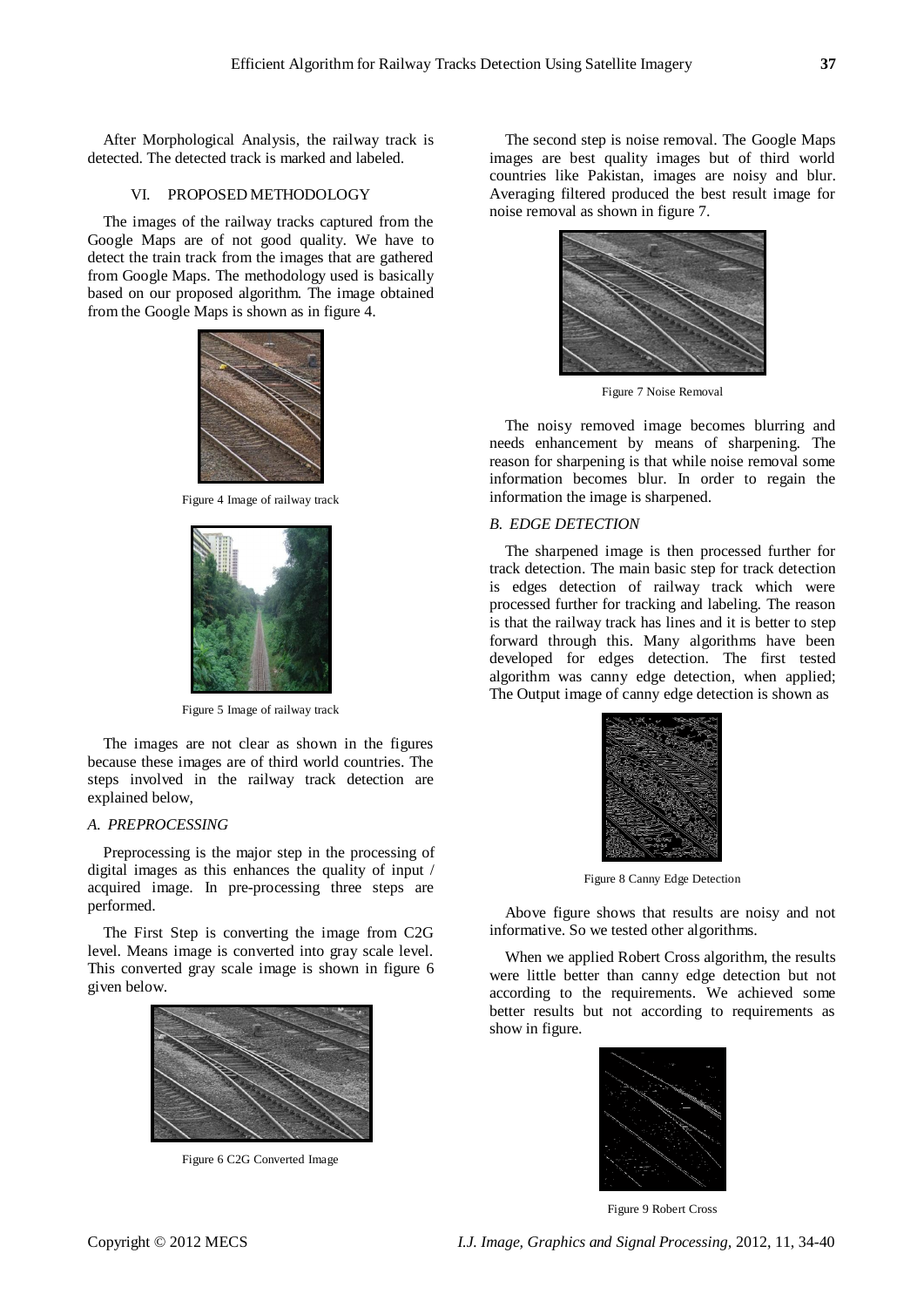After observing these results we moved to test the Zero Cross Edge detection algorithm. But it went in vain as the figure given below clearly shows the noise and blurriness.



Figure 10 Zero Cross

Observing all results, finally applied the Sobel Algorithm. The results were amazing and we got the image according to the requirements.



Figure 11Sobel Algorithm

#### *C. MORPHOLOGICAL ANALYSIS*

The output image obtained after the Sobel edge detection contains the required informative portion. We then applied the morphological analysis to output image obtained. It has two basic steps.

- Apply Erosion to Image.
- Apply Dilation to Output of Erosion

For Erosion we used the Square Filter with value 4 provided by the Matlab. The image obtained from Erosion is processed to Dilation having Diamond Filter with value 3 provided by Matlab. This technique is called Opening. The final result contains the lines filled as shown below,



Figure 12 Morphological Analysis

# *D. RAILWAY TRACK TRACKING AND MARKING*

Then the resultant image was processed for contrast and histogram equalization. After that we have to finally recognize the Tracks. The track was recognized by using our self-sample lining technique. We have used the Plus Operator for marking the Track and this Operator was provided by the Google System. The Plus Operator in green color shown in the given below figure clearly shows the detected railway track.



Figure 13 Track Detected

#### VII. CONCLUSION & FUTURE WORK

Algorithm developed in this research work is very efficient as shown by the results. It is very helpful to detect obstacles in railway tracks so that accidents can be avoided. It provides the solution of poor quality railway track images obtained by Google map. It can also be used for academic and scientific research. Another important aspect is that it can also be used in town planning, infrastructure extension and defence purposes. The proposed research work can be extended in many related areas such as real time monitoring of railway tracks, coordination methods between different units in locomotive safety field, etc.

#### REFERENCES

- [1] Li, Y.-N.; Lu, Z.-M.; Niu, X.-M., "Fast video shot boundary detection framework employing preprocessing techniques Image Processing", IET pp. 121 – 134, June 2009.
- [2] Zheng-ming Wang; Wei-wei Wang, "Fast and Adaptive Method for SAR Superresolution Imaging Based on Point Scattering Model and Optimal Basis Selection Image Processing", IEEE Transactions, pp. 1477 – 1486, July 2009.
- [3] Jiuxiang Hu; Razdan, A.; Femiani, J.C.; Ming Cui; Wonka, P, "Road Network Extraction and Intersection Detection From Aerial Images by Tracking Road Footprints Geoscience and Remote Sensing", IEEE Transactions, pp. 4144 - 4157, Dec. 2007.
- [4] Tupin, F.; Houshmand, B.; Datcu, M., "Road detection in dense urban areas using SAR imagery and the usefulness of multiple views Geoscience and Remote Sensing", IEEE Transactions, pp. 2405 – 2414, Nov 2002.
- [5] Jing-Hao Xue; Titterington, D.M, "t-Tests, F-Tests and Otsu's Methods for Image Thresholding Image Processing", IEEE Transactions pp. 2392 – 2396, Aug. 2011.
- [6] Dawoud, A.; Kamel, M.S, "Iterative multimodel subimage binarization for handwritten character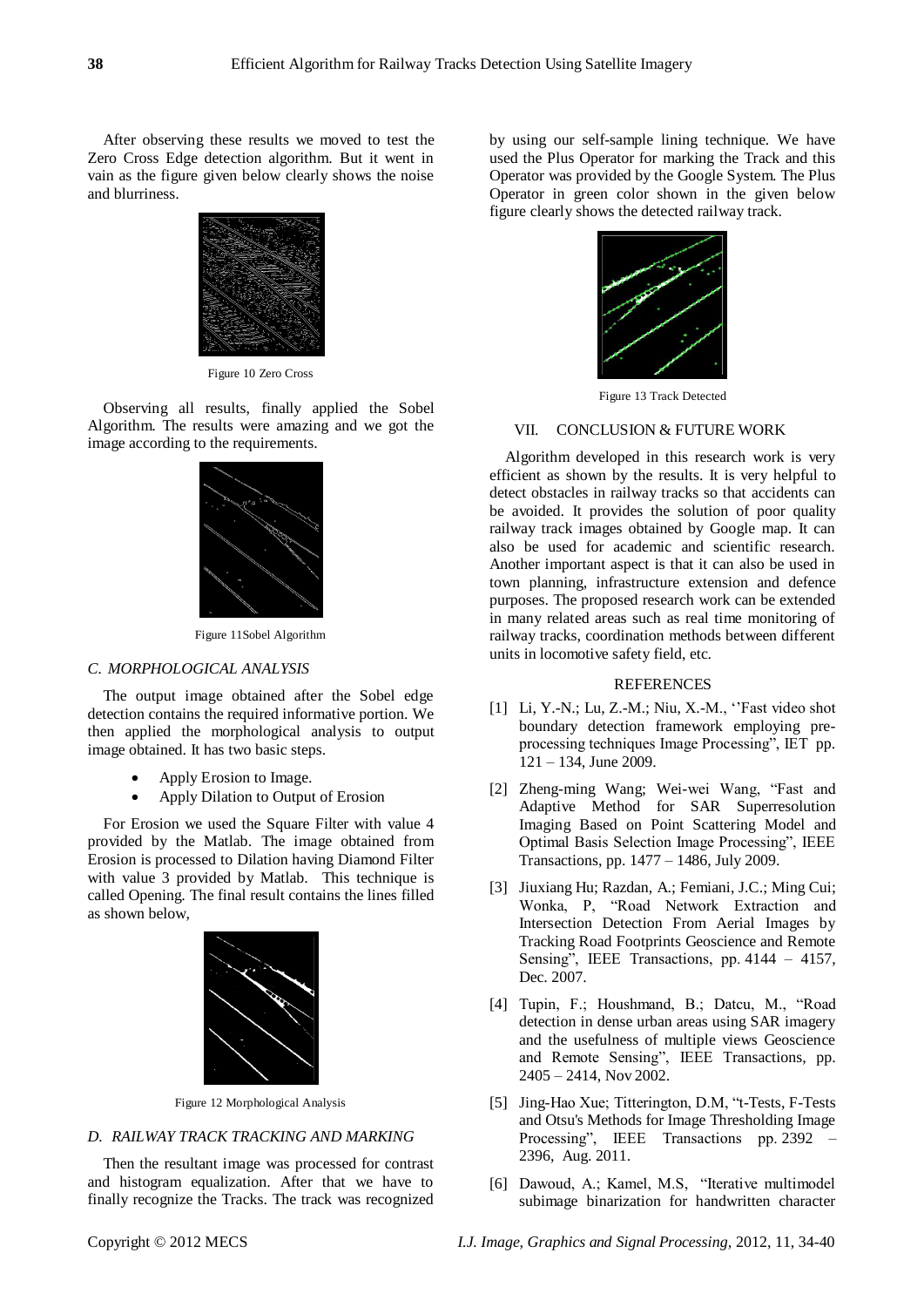segmentation Image Processing", IEEE Transactions, pp. 1223 – 1230, Sept. 2004.

- [7] Bovolo, F.; Bruzzone, L.; Carlin, L, "A Novel Technique for Subpixel Image Classification Based on Support Vector Machine Image Processing'', IEEE Transactions, pp. 2983 – 2999, Nov. 2010.
- [8] Li Cheng; Minglun Gong; Schuurmans, D, ‗'Caelli, T.; Real-Time Discriminative Background Subtraction Image Processing'', IEEE Transactions, pp. 1401 – 1414, May 2011.
- [9] Chong Chen; Schonfeld, D.; "A Particle Filtering Framework for Joint Video Tracking and Pose Estimation Image Processing", IEEE Transactions, pp. 1625 – 1634, June 2010.
- [10] Xuemei Ding; Wenjing Kang; Jiwen Cui; Lei Ao; ―Automatic extraction of road network from aerial images Systems and Control in Aerospace and Astronautics", ISSCAA 2006. 1st International Symposium, pp. 223, 19-21 Jan. 2006.
- [11] Movaghati, S.; Moghaddamjoo, A.; Tavakoli, A.; ―Road Extraction From Satellite Images Using Particle Filtering and Extended Kalman Filtering Geoscience and Remote Sensing", IEEE Transactions, pp. 2807 – 2817, July 2010.
- [12] Sirmacek, B.; Unsalan, C.; "Building detection from aerial images using invariant color features and shadow information Computer and Information Sciences", ISCIS '08. 23rd International Symposium, pp.  $1 - 5$ , 27-29 Oct. 2008.
- [13] Long Ma; Chunheng Wang; Baihua Xiao; "Text detection in natural images based on multi-scale edge detetion and classification Image and Signal Processing (CISP)", 2010 3rd International Congress pp. 1961 – 1965, 16-18 Oct. 2010.
- [14] Jiejing Zhou; Yunfei Liu; Peng Li; ‗'Research on Binarization of QR Code Image Multimedia Technology (ICMT)'', 2010 International Conference, pp. 1 – 4, 29-31 Oct. 2010
- [15] Ying-Li Tian; Lu, M.; Hampapur, A., "Robust and efficient foreground analysis for real-time video surveillance Computer Vision and Pattern Recognition", IEEE Computer Society Conference, pp. 1182 – 1187, vol 1, 20-25 June 2005.
- [16] Shivanand, T.; Rahman, S.; Pillai, G, "Efficient and robust detection and recognition of objects in grayscale images Computational Intelligence and Computing Research (ICCIC)", 2010 IEEE International Conference, pp.  $1 - 6$ , 28-29 Dec. 2010.
- [17] Chandrappa, D.N.; Ravishankar, M.; RameshBabu, D.R, "Face detection in color images using skin color model algorithm based on skin color information Electronics Computer Technology

(ICECT)", 2011 3rd International Conference, pp: 254 – 258, 8-10 April 2011.

[18] Sathya, P.D.; Kayalvizhi, R, "Image segmentation using minimum cross entropy and bacterial foraging optimization algorithm Emerging Trends in Electrical and Computer Technology (ICETECT)", 2011 International Conference, pp. 500 – 506, 23-24 March 2011.



**Engr. Ali Javed** is a PhD Scholar University of Engineering & Technology Taxila. He has been serving as an Assistant Professor in the Department of Software Engineering, University of Engineering and Technology

Taxila, Pakistan. He has received his MS Computer Engineering degree from university of Engineering and Technology Taxila, Pakistan in February, 2010. He graduated from University of Engineering and Technology taxila in Software Engineering in September 2007. His areas of interest are Video Summarization, Digital Image Processing, Computer vision, Software Quality Assurance, Software testing, Software Requirements Analysis and Mobile application development.



**Engr. Khurram Ashfaq Qazi** is MS Scholar in Department of Software Engineering at University of Engineering and Technology, Taxila, Pakistan. He has done his B.Sc Software Engineering from University of Taxila, Pakistan. He

has a great research work on Noise Removal Algorithms in Image Processing. In 2008 he stayed in National Database and Registration Center to Study finger print or thumb impression image processing. In 2009 has worked in Software Organizations in R&D Department. He has research work in Improving Quality of Software Products and improving development techniques. During 2010, he has worked in improving products quality relating to medical. During 2011 and interest in research work relating to Project Management, Advance Software technologies and Improving and Implementing Logical algorithms.



**Engr. Muazzam Maqsood** is MS Scholar in Department of Software Engineering at University of Engineering & Technology Taxila. He holds a Bachelor's degree in Software Engineering from University of Engineering &

Technology Taxila and has performed exceptional on